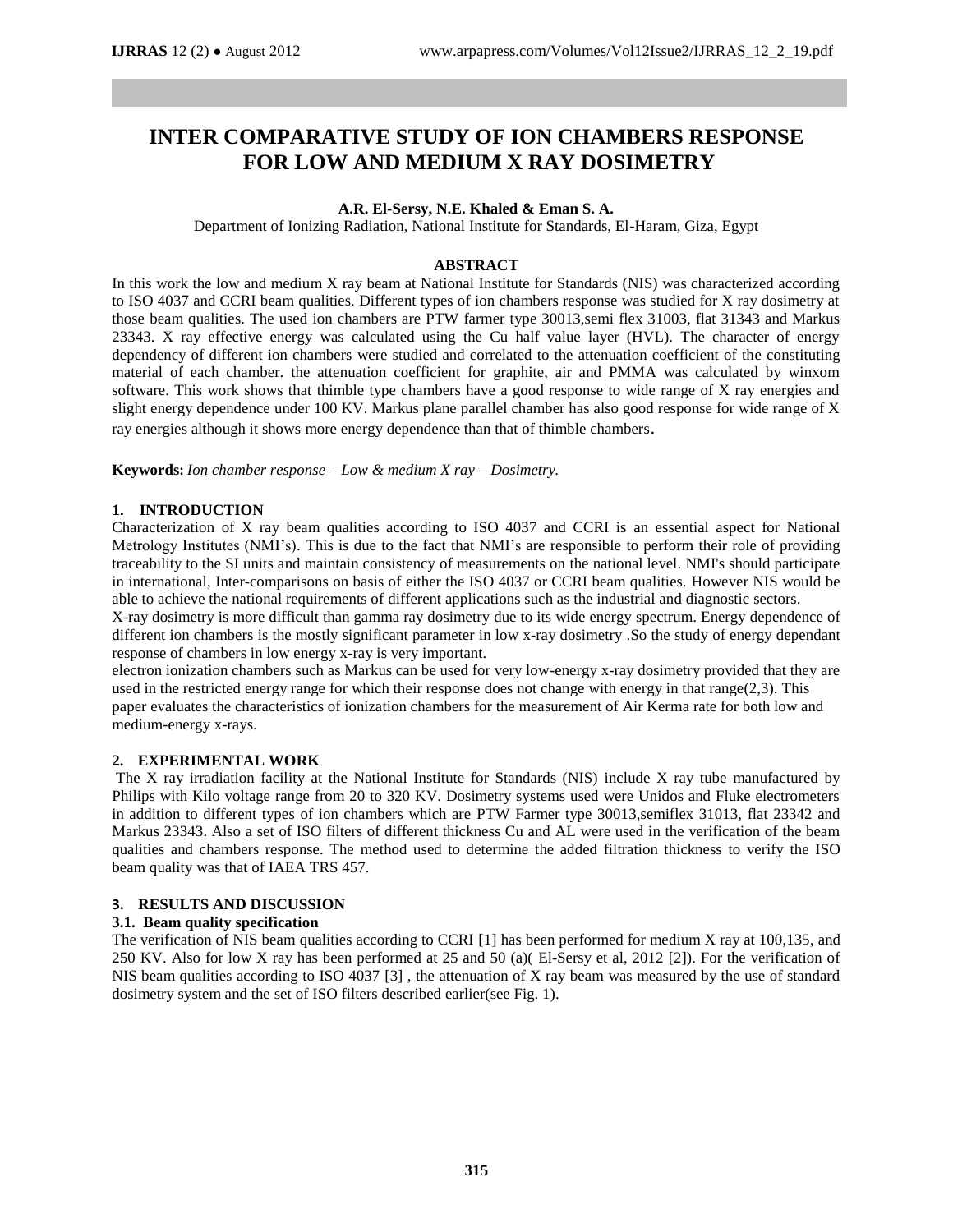





(b)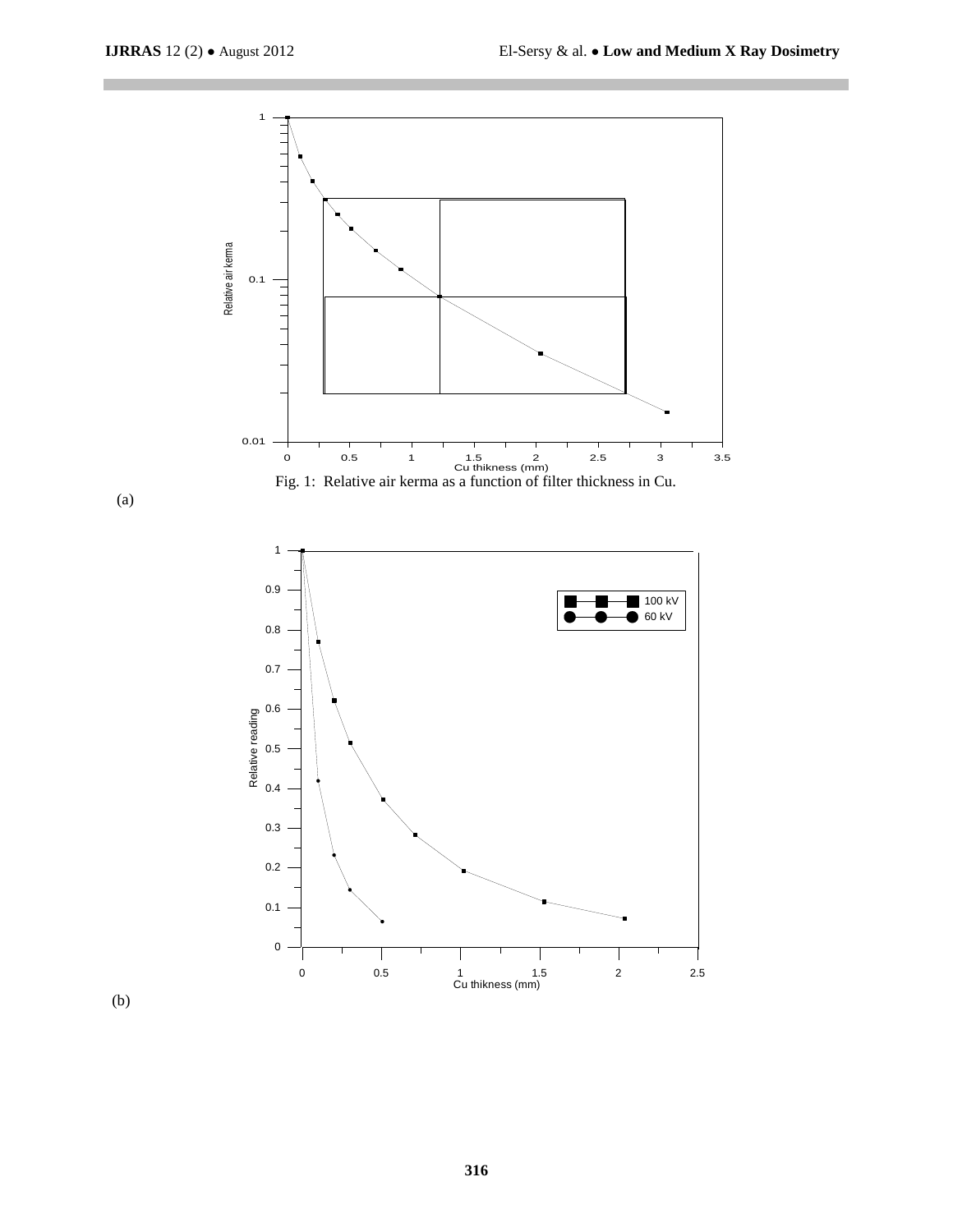

The method described at the IAEA TRS 457 for the determination of added filtration thickness required to obtain the precise HVL for either CU or AL filters at a certain KV was used. The two beam qualities obtained were 100 and 60 KV for medium X ray as represented in figure 2 a and b. Values of HVL's in Cu and Al as obtained from figure 2 according to ISO beam qualities of NIS medium X ray are represented in table 1.

| Table 1: Values of first HVL Cu and Al for NIS and ISO-4037. |  |
|--------------------------------------------------------------|--|
|--------------------------------------------------------------|--|

| Beam qualities | ISO first HVL                  | NIS first HVL                                |
|----------------|--------------------------------|----------------------------------------------|
| 100 KV         | $6.56$ mm Al and $0.30$ mm Cu  | $6.7$ mm Al and $0.3$ mm Cu                  |
| 60 KV          | $2.42$ mm Al and $0.079$ mm Cu | $2.4 \text{ mm}$ Al and $0.08 \text{ mm}$ Cu |

#### **3.2. Response of ion chamber for wide range X-ray energies**

 In this work a set of ion chambers is used for X-ray measurement .Ion chamber specifications are presented in table 2.

| Tuble 2. Directifications of the used foll chambers. |                |                     |              |  |
|------------------------------------------------------|----------------|---------------------|--------------|--|
| Chamber                                              | $Volume(cm^3)$ | Type                | Electrometer |  |
| Thimble                                              | J.6            | <b>PTW 30013</b>    | Unidos       |  |
| Semiflex                                             | 0.3            | <b>PTW 31013</b>    | Fluke        |  |
| Flat                                                 | 0.02           | <b>PTW 23342</b>    | Unidos       |  |
| Markus                                               | 9.025          | <b>PTW TM 23343</b> | Unidos       |  |

Table 2: Specifications of the used ion chambers.

Both Farmer type and flat ion chambers are reference standard traceable to the SI units measured by BIPM (in 2007) at the CCRI beam qualities of low and medium X ray. So they are used as reference standard for cross calibration of other chambers.

Figure 3 shows the variation of relative Air Kerma rate  $N_K$  of different chambers with different KV of X ray beam. This figure shows that cylindrical chambers Farmer type and semiflex response increase from 25 to 50 kV and is almost non energy dependent in the energy range  $(50 - 180 \text{ KV})$ . Also the figure shows that Markus chamber has higher energy dependence than the cylindrical chambers while the flat chamber response decrease uniformly from 25 to 180 kV. This may be attributed to the small volume of Markus in comparison to that of cylindrical chambers. Also due to the energy dependence of the attenuation coefficient of graphite, air and PMMA (material constituting the chambers). To confirm the above conclusion, the attenuation coefficient for graphite, air and PMMA is calculated by winxom computer program [ 10 ] as represented in figure 4.

From this figure it is obvious that the attenuation coefficient decreases strongly up to 50 kev and then almost decreases slightly up to 1 MeV. The relation of attenuation coefficient of graphite and PMMA to air and graphite to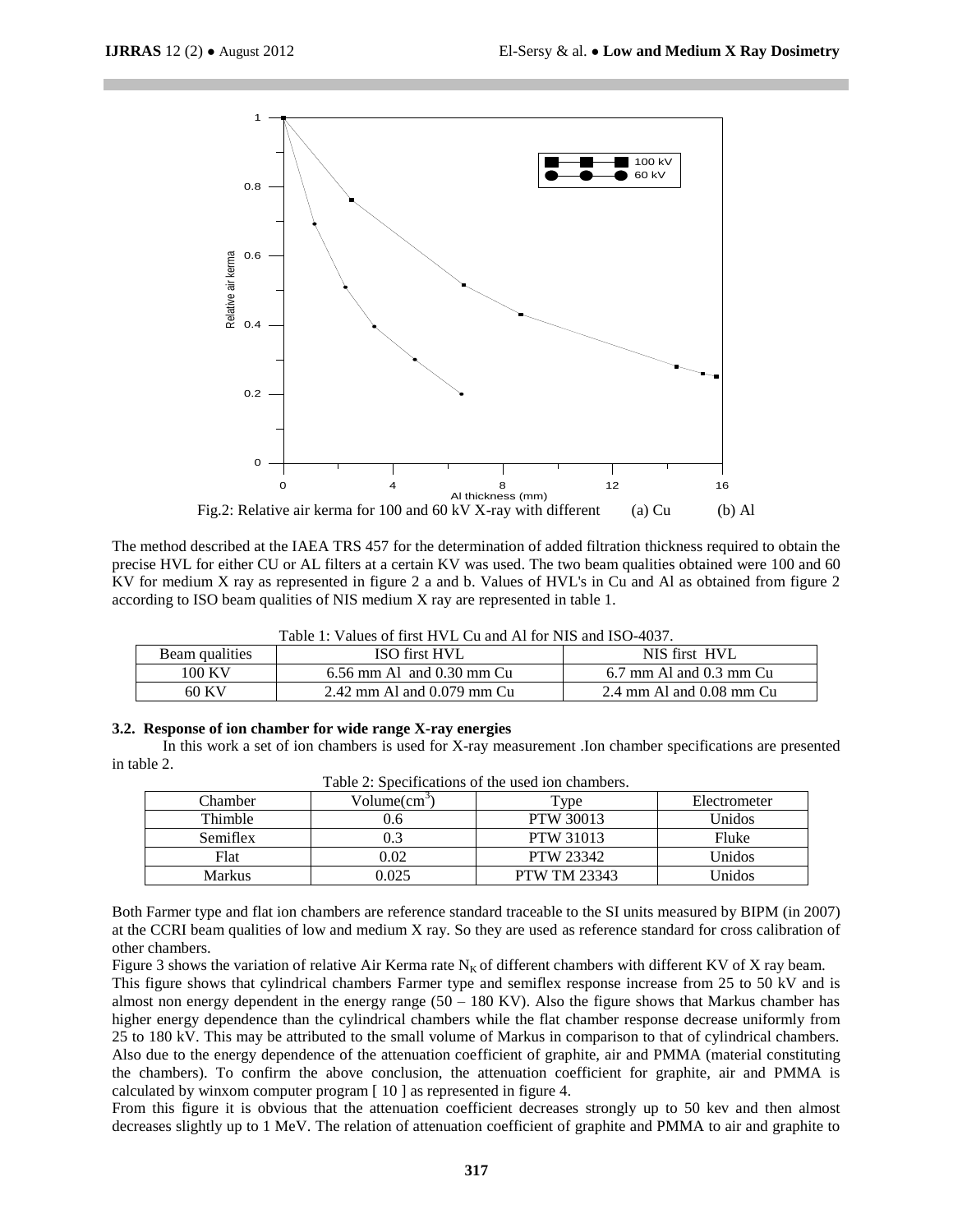PMMA is illustrated in figure 5. From this figure one can notice that there is increase up to 50 keV and nearly plateau about 1 MeV. Also it is obvious that the behavior of the relation of both graphite and PMMA to air with energy is the same of the relative  $N_K$  of the cylindrical chamber (Farmer type and semiflex) but not the same for both Markus and flat that may be attributed to their small volume as compared to the cylindrical ones.

the values of k(ch) determined in this paper agree with those given in the DIN standard within the experimental uncertainty values. These differences were due to dose artifacts generated by the chamber size and the dose gradient.



Fig. 4: Attenuation coffiient of graphite, PMMA and air versus X-ray energy.